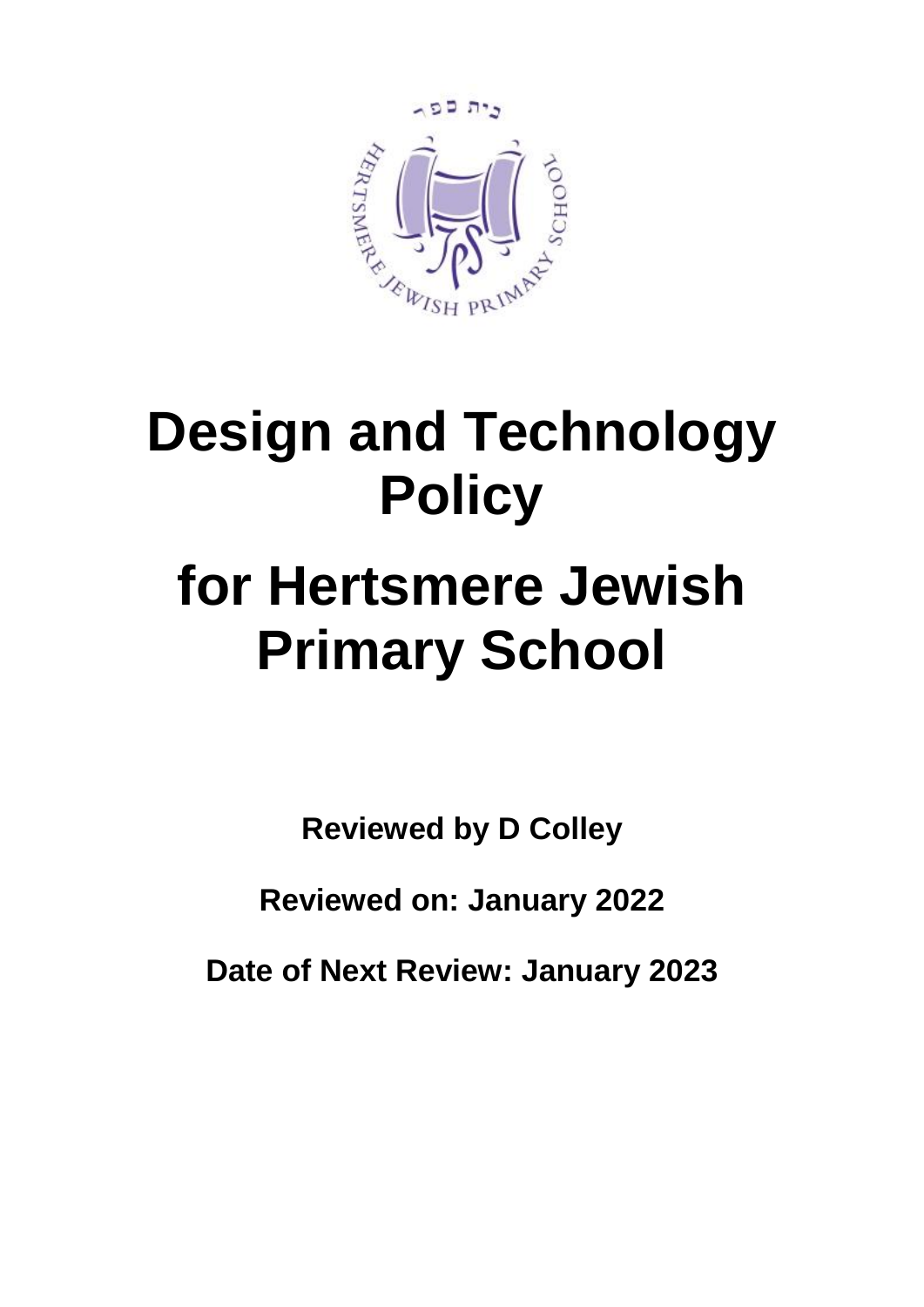#### **Policy Review**

This policy will be reviewed in full by the Governing Body on an annual basis. The policy was last reviewed and agreed by the Governing Body on January 2022. It is due for review on January 2023 (up to 12 months from the above date).

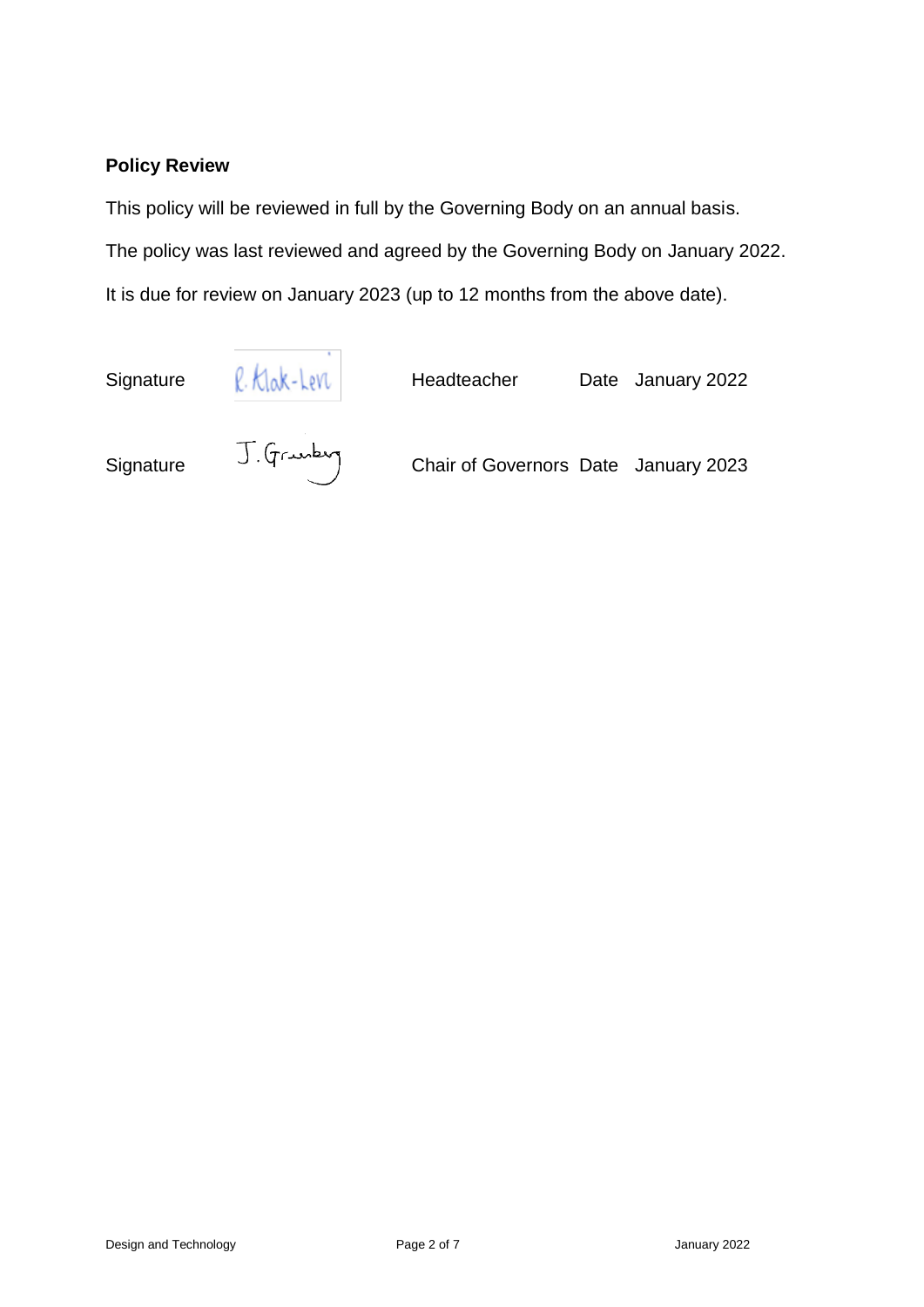# **Agreed Understanding of Design and Technology**

Our school has agreed that the definition of Design and Technology is the creative application of knowledge, skills and understanding to design and make good quality products (NCC September 1993).

#### **Aim**

Our aim is to teach pupils to develop their Design and Technology capability through combining their designing and making skills with knowledge and understanding in order to design and make products.

It is also our aim that the content of this policy document is reflected in classroom practice.

# **Role of the Co-Ordinator**

The role of the co-ordinator is to monitor the Design and Technology curriculum and to update the school's policy and planning and assessment in accordance with national guidelines and curriculum statements.

The co-ordinator will review the planning and assessment on an annual basis, in cooperation with the teachers. This review will inform any necessary changes.

The co-ordinator will support teachers in delivering the curriculum and arrange staff development and INSET training where appropriate. Where possible, time will be made available to allow the co-ordinator opportunities to visit other classes, enabling monitoring and support to take place.

The co-ordinator will be responsible for the management of the Art and Design.

The co-ordinator will be responsible for ensuring that all staff are up to date with Health and Safety guidelines.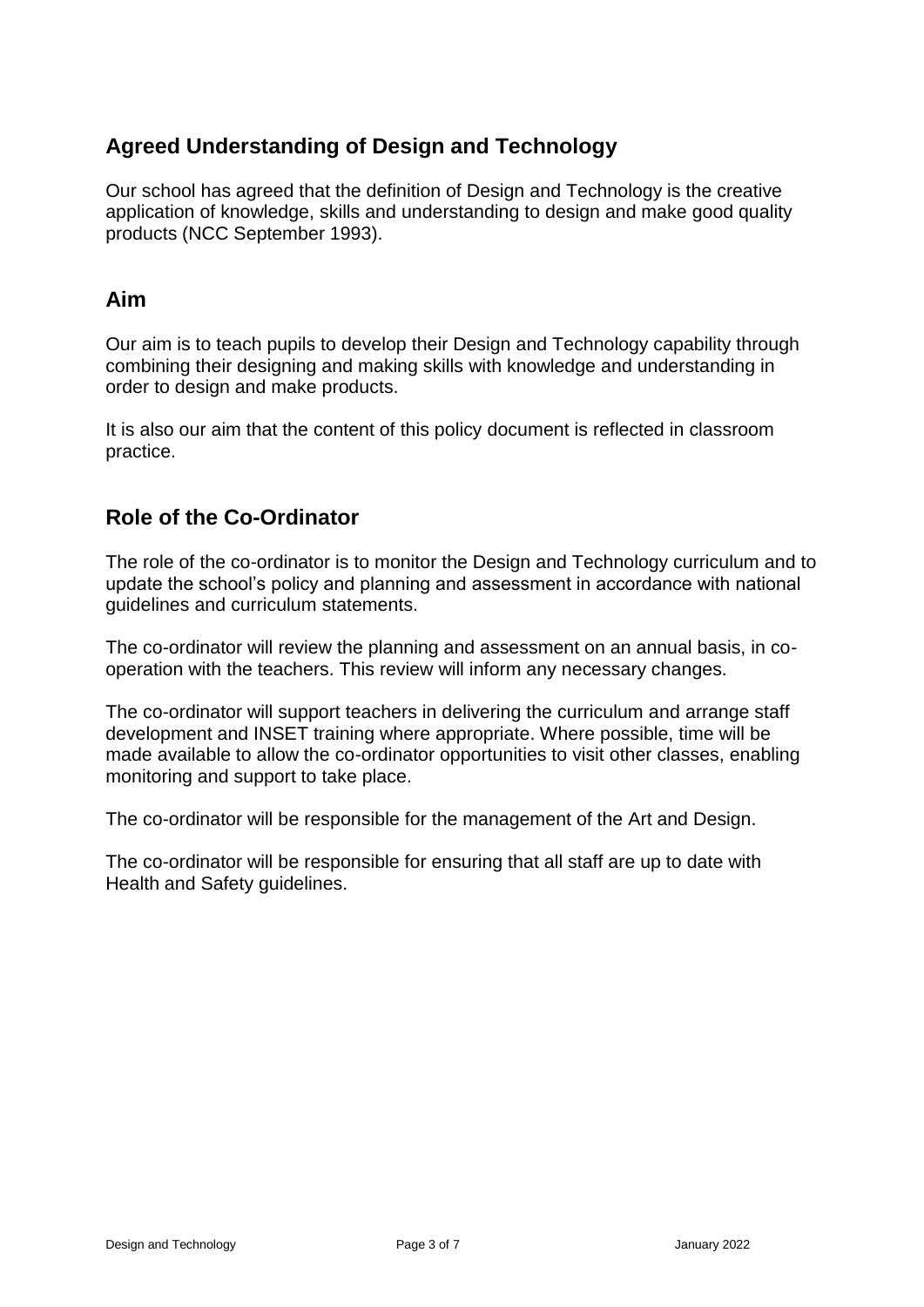### **Planning Framework**

Every Year group has chosen to cover units from the new curriculum for Design and Technology. This ensures that an appropriate balance of projects is undertaken.

Design and Technology should be planned within an educational context. Reference should be made to other curricular areas, in particular, Literacy, Numeracy, Art, History, Geography, Science and Jewish Studies.

#### **Jewish Studies**

There are many opportunities during the year for the Design and Technology Schemes of work to be taught through projects linked with specific Jewish topics and festivals.

Design and Technology is also an integral part of the Jewish Studies curriculum.

### **Early Years Foundation Stage**

EYFS Expressive Art and Design is delivered through planned input and a dedicated creative area where children explore joining materials, glue, Sellotape, masking tape, Pritt stick etc. Children junk model on a small and large scale.

#### **Progression and Continuity**

Progression is ensured by using the new National Curriculum.

#### **Assessment, Recording, Reporting**

Assessment procedures are in line with the school's assessment policy. Teacher assessment concentrates on the aspects of capability in order to inform future teaching and learning.

To overcome any potential barriers to learning in Design and Technology, some pupils may require:

- alternative or adapted activities to overcome difficulties with manipulating tools, equipment or materials
- specific support to enable them to engage in certain practical activities for example, technological aids such as jigs to aid cutting or specialist software to help with sequencing and following instructions
- opportunities to communicate through means other than writing or drawing and help to record or translate their design ideas into a drawing
- opportunities to work in ways that avoid contact with materials to which they may be allergic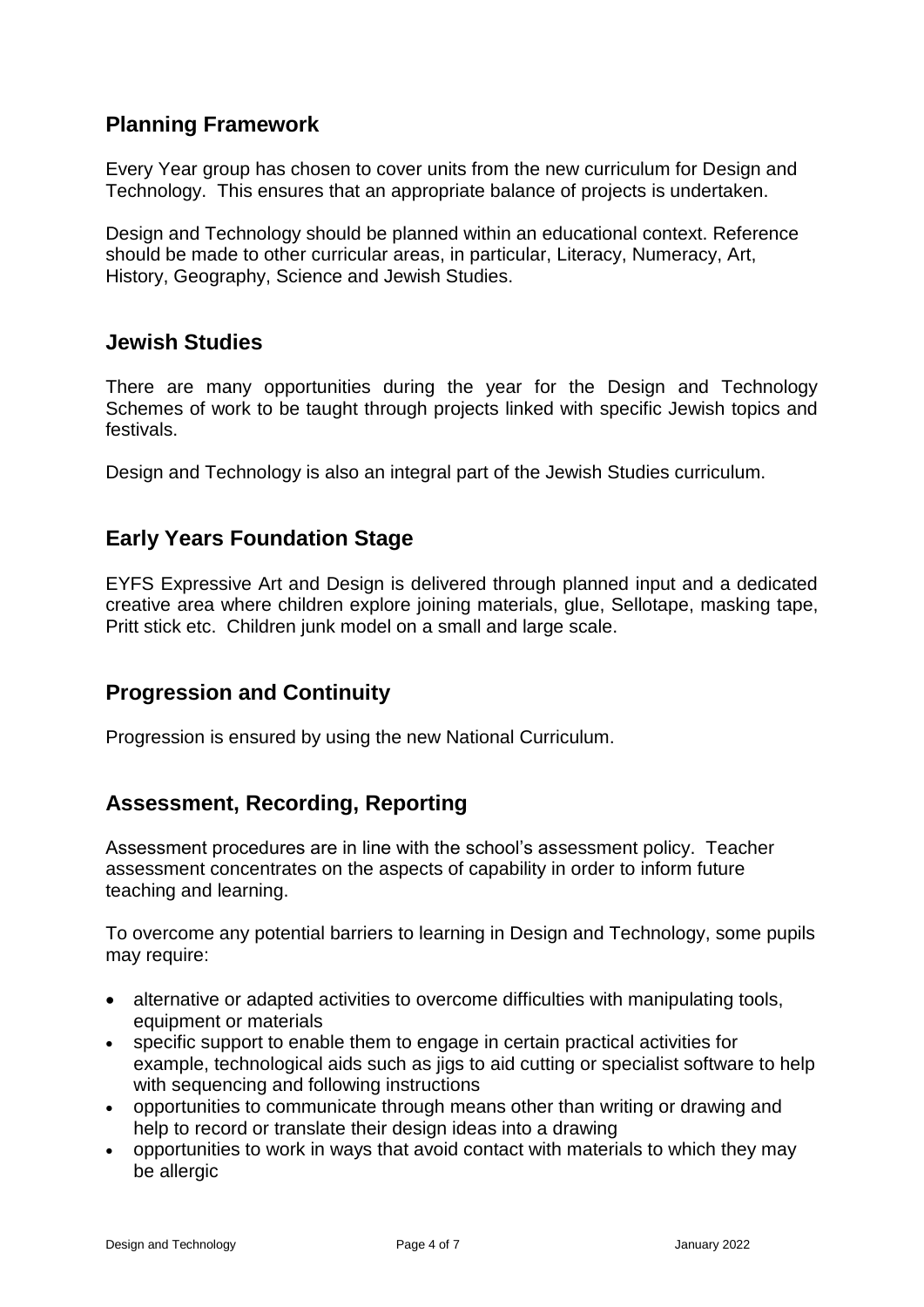- time and opportunity to use non-visual means to gain understanding about, and to evaluate, different products and to use this information to generate ideas
- more time than others to complete the range of work indicated in Breadth of study [for example, by doing shorter assignments, by combining experience in more than one material in an assignment].

In assessment:

• pupils who are unable to use tools will be unable to achieve certain aspects of the attainment target. When a judgement against level descriptions is required, assessment of progress should either discount aspects that relate to the use of tools or indicate the levels of support that were necessary to complete this work.

### **Classroom Approaches**

In line with National Curriculum requirements children will be given opportunities to develop their Design and Technology capability through assignments, focused practical tasks and investigations.

#### **Classroom Management**

Classrooms are organised in such a way as to promote the development of independent learning.

Safe and tidy working practices are encouraged at all times.

#### **Resources**

Basic resources such as construction kits, simple hand tools and textile equipment, together with a small range of consumable items are all stored in each classroom. Larger more expensive or less used items are stored centrally. Materials and equipment for all food work is stored in the designated food area. These food items may be used in the classroom when appropriate. It is the responsibility of the Class Teacher to manage the classroom resources whilst the co-ordinator manages the central resources.

# **Funding**

Managing the funding for Design and Technology is the responsibility of the Head teacher and the co-ordinator. Each year consideration will be given to both equipment investment/renewal and the purchase of sufficient materials to cover the breadth of design and technology.

An understanding of the school's charging policy will be made clear to all teachers.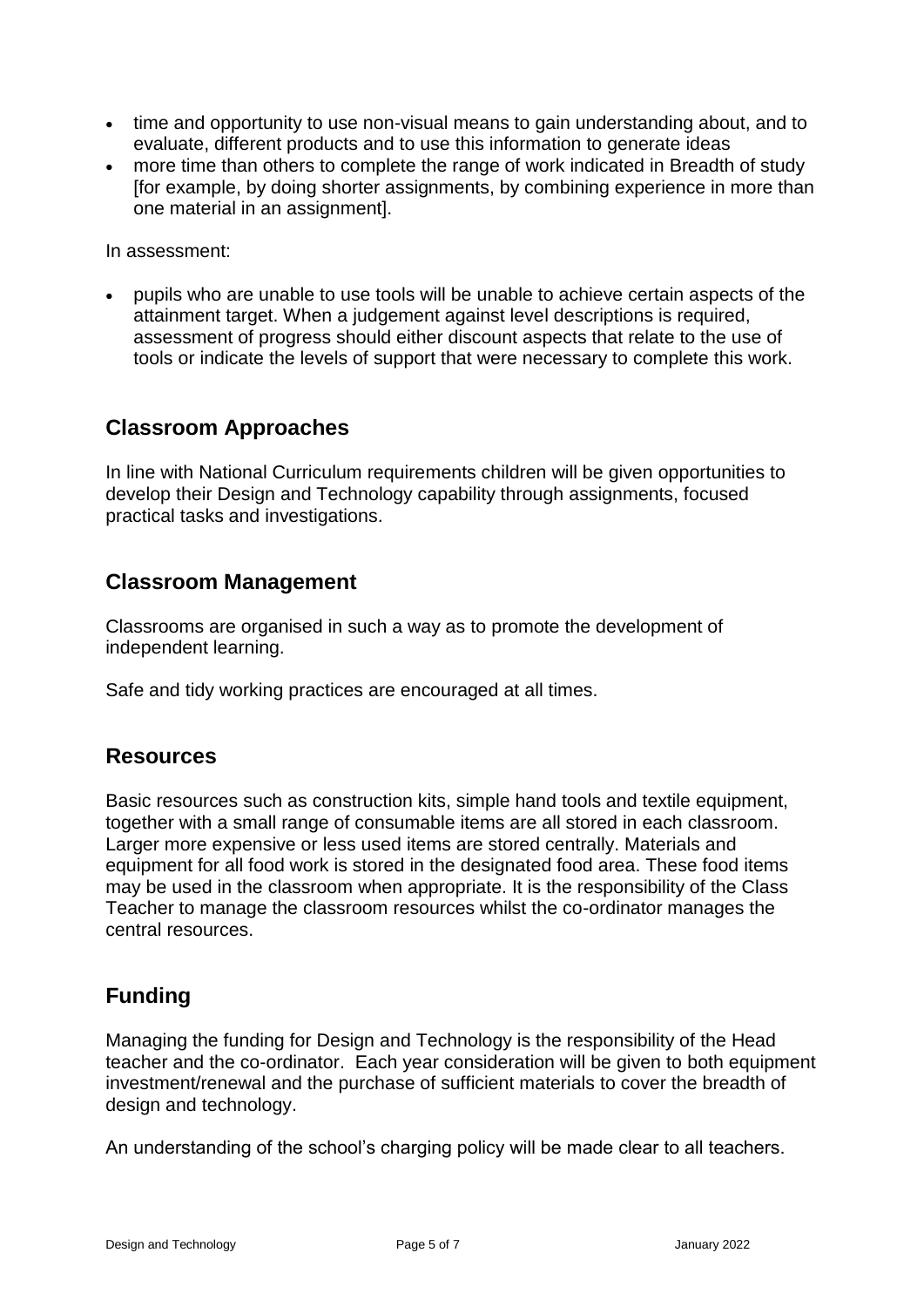# **Health and Safety**

In our school we have adopted the guidance as laid out in Hertfordshire's Safety Guidelines.

All adults who work with children in any way connected with Design and Technology will be made aware of Health and Safety implications and will have access to the above guidelines. Copies of these guidelines are kept in the Staff room.

All adults will be made aware of the school's First Aid Policy.

- When working with tools, equipment and materials, in practical activities and in different environments, including those that are unfamiliar, pupils should be taught:
	- a. about hazards, risks and risk control
	- b. to recognise hazards, assess consequent risks and take steps to control the risks to themselves and others
	- c. to use information to assess the immediate and cumulative risks
	- d. to manage their environment to ensure the health and safety of themselves and others
	- e. to explain the steps they take to control risks.

Prior to food work being undertaken class teachers will notify parents in order to ascertain any allergy problems. The relevant Class teachers will hold this information.

#### **Inclusion**

Throughout all Design and Technology work, care will be taken to differentiate tasks and teaching styles in order to take into account the whole inclusion spectrum.

#### **Equal Opportunities**

In line with the school's equal opportunities policy, each child will have an entitlement to all aspects of the Design and Technology curriculum.

#### **More Able Pupils**

Pupils who are more able in Design and Technology are likely to:

- 1. demonstrate high levels of technological understanding and application
- 2. display high-quality making and precise practical skills
- 3. have flashes of inspiration and highly original or innovative ideas
- 4. demonstrate different ways of working or different approaches to issues
- 5. be sensitive to aesthetic, social and cultural issues when designing and evaluating
- 6. be capable of analysis and interpretation of products